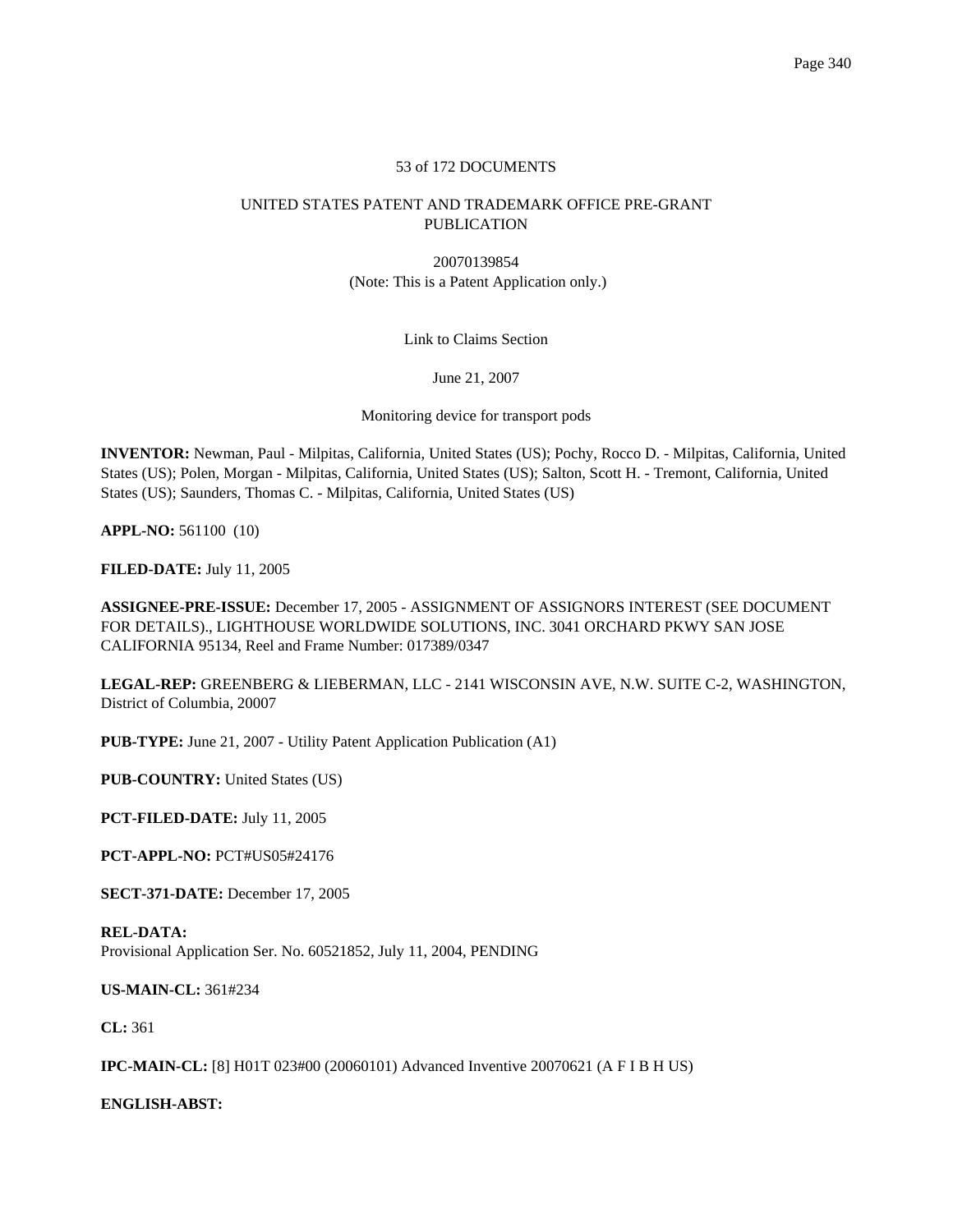A device that fits inside a transport pod communicating with the slots of the transport pod so that the device can be inserted and removed from the transport pod. The transport pods are for silicon wafers. The device has sensors that monitor the environment within the transport pod. Depending on the device's size, silicon wafers may be able to accompany the device so that the device can monitor the precise environment the silicon wafers are exposed to while inside the transport pod. The device may also be placed in a transport pod and run through the manufacturing process as one transport pod in a series. The results on the environmental monitoring can be used for alarms and monitoring or data logging to improve the yield of the silicon wafers.

### **NO-OF-CLAIMS:** 10

## **NO-DRWNG-PP:** 1

### **SUMMARY:**

### FIELD OF THE INVENTION

[0001] The field of the invention relates to devices and methods for monitoring the environments products are exposed to during the manufacturing processes and specifically the environment a silicon wafer is exposed to in a transport pod.

### BACKGROUND OF THE INVENTION

[0002] Because of the small size of semiconductors in the manufacturing of semiconductors it is critical that particles and other contaminates not be permitted to contaminate the process. Particles as small as 0.1 [mu]m can contaminate the process and cause defects on the silicon wafers. The first generation of semiconductor manufacturing facilities were built with the so-called open ballroom concept. Here an attempt to keep the entire facility free of particles and other contaminates was made. Each successive generation of manufacturing facility design has made the clean space where particles and other contaminates are eliminated smaller and smaller. The latest design of manufacturing facility has what are called minienvironments. These environments are just big enough to contain the tools that work on the silicon wafers. Silicon wafers are transported from tool to tool in transport pods that attach to the tools in a process that is analogous to two space ships docking. The transport pods are meant to provide the silicon wafers with a protective environment. The silicon wafers are either being processed by a tool, being loaded into or out of a tool, being transported, or being stored. The transport pods are sealed; however, such things as temperature and electromagnetic flux as well as particles can cause defects on the silicon wafers.

[0003] Two different types of transport pods are used. The first type is referred to as a SMIF (Standard Machine Interface Pod). These transport pods are designed for use on silicon wafers with diameters of 200 mm and less. The second type of pod is referred to as FOUP (Front Opening Unified Pod). FOUP's are for wafers of 300 mm only.

[0004] There are multiple reasons why a silicon wafer may fail to be manufactured properly. Among the reasons are contaminates and poorly calibrated tools. Knowing the environment that a silicon wafer was exposed to during the manufacturing process provides information that can lead to greater yields by narrowing the possible reasons for failures or successes. Further, by monitoring the environment a silicon wafer is exposed to during the manufacturing process, contaminates that may be harming the process can be identified before more wafers are contaminated.

[0005] There are methods for sampling the transport pods and the minienvironments; however, these are invasive procedures that require the pods' seal to be opened or the minienvironment to be compromised to allow access to the sampling system.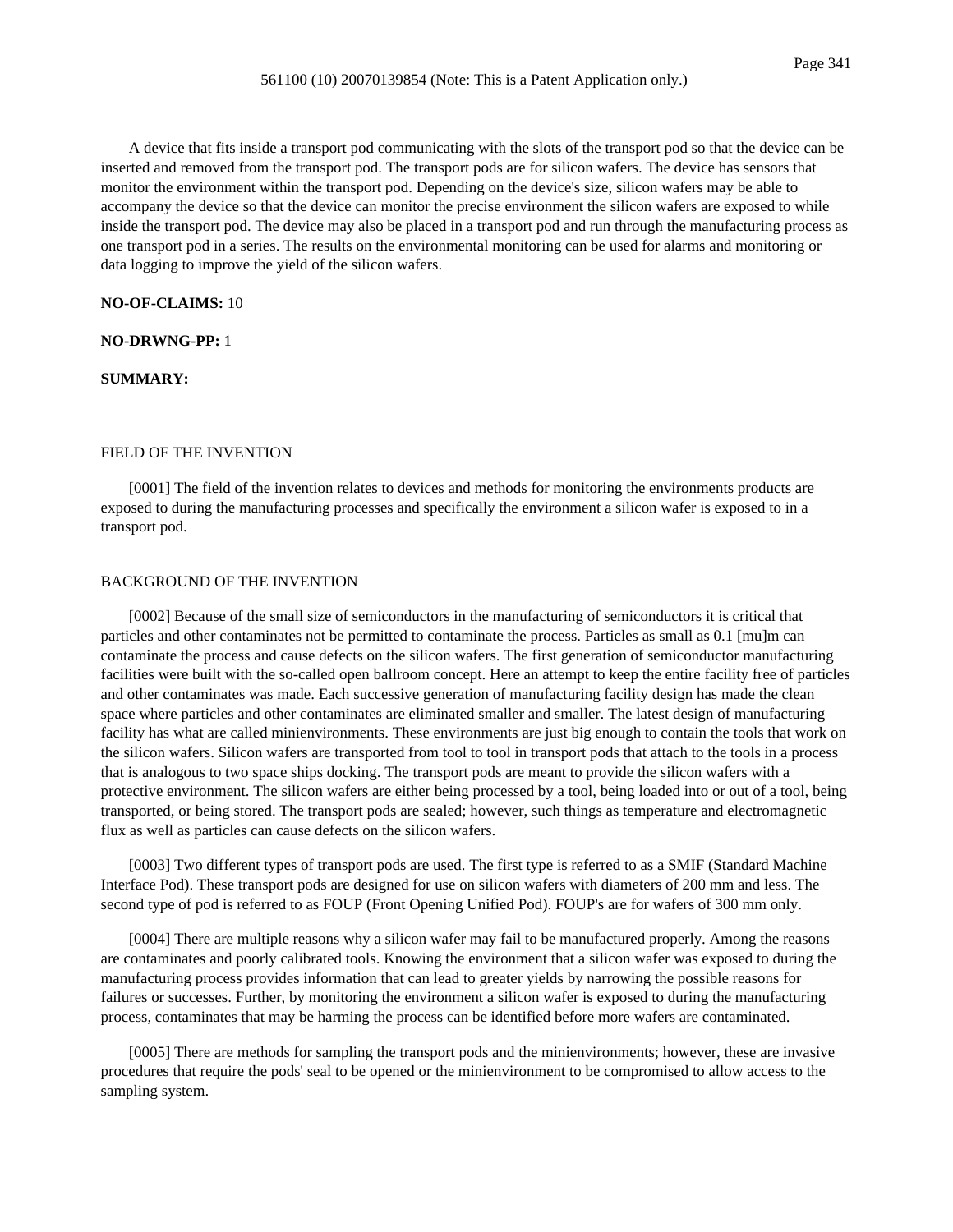[0006] Thus a need has been established for a device that can monitor the environment that wafers are exposed to throughout the manufacturing process without the need to penetrate the protective environment of the transport pod or the minienvironment.

### SUMMARY OF THE INVENTION

[0007] The present invention is a device shaped like two silicon wafers joined with a cylinder. The present invention fits into a silicon wafer transport pod and thus replaces some of the positions for silicon wafers. The purpose of the device is to monitor the environment that the silicon wafers are exposed to during the manufacturing process and to perform various functions. The device maintains a log of all the data from its sensors. The device has a number of non-contact means for communicating and controlling it. The location of the device can be communicated to it by an external means such as IR signals and this information included in the data log.

[0008] The present invention includes lights that can communicate information, as transport pods are typically transparent. If desired, the device can send an alarm warning of harmful contaminates. The device has its own power source, as there is not power available inside a transport pod.

## **DRWDESC:**

#### BRIEF DESCRIPTION OF THE DRAWING(S)

[0009] FIG. 1 shows a wafer transport pod and the monitoring device.

[0010] FIG. 2 shows the monitoring device.

# **DETDESC:**

# DETAILED DESCRIPTION OF THE PREFERRED EMBODIMENT(S)

[0011] FIG. 1 shows a silicon wafer transfer pod (100) and the preferred embodiment for the monitoring device (10). The present invention is designed for monitoring the environment inside the silicon wafer transfer pod (100). The silicon wafer transport pod (100) is well known in the semiconductor manufacturing industry and has two widely used forms called Front Opening Unified Pod (FOUP) and Standard Mechanical Interface Pod (SMIF).

[0012] The transport pod (100) is designed to be sealed to prevent contamination to the wafers (not shown). The transport pod (100) is used to move the silicon wafers from tool (or processing station) to tool or for storing the wafers (not shown). The main design goal of the transport pod (100) is to prevent the wafers (not shown) from experiencing exposure to contamination. The transport pod (100) provides mainly protection from exposure to light and air for the silicon wafers. Other environmental factors can spoil silicon wafer manufacturing. These factors include airflow, particles, temperature, relative humidity, airborne molecular contamination, and electromagnetic fields. Some of these factors such as the electromagnetic fields can penetrate the walls of the transport pod (100) and can be generated by what may appear to be harmless equipment.

[0013] The present invention provides the user the ability to monitor the exact environment that a silicon wafer has been exposed to during the manufacturing process, while the silicon wafer is in the transport pod (100) or mini-environment. There are a variety of mini sensors that are in the field, but they are more expensive then conventional sensor systems. So the problem is how to get the conventional sensors inside a transport pod (100) without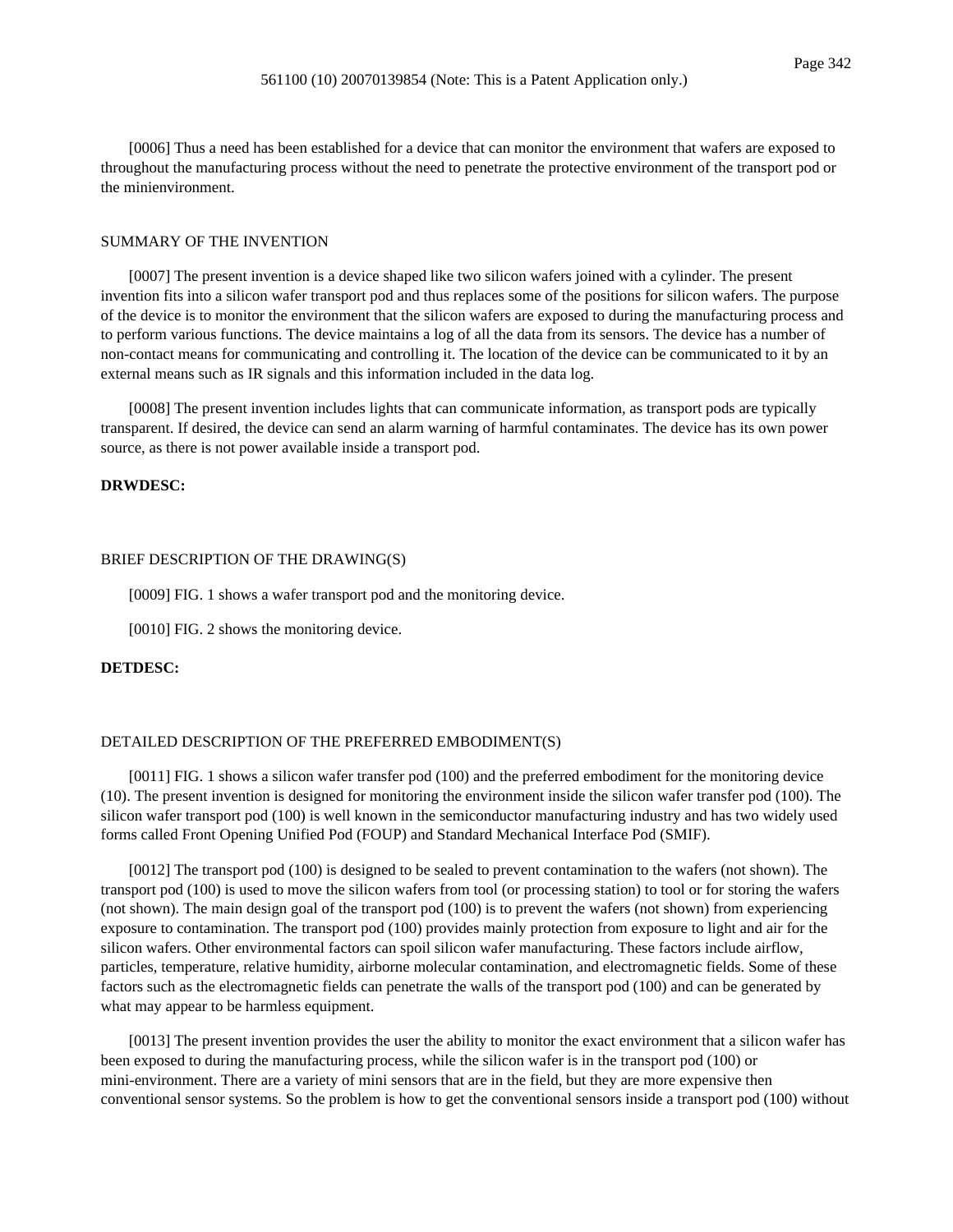contaminating the transport pod (100) and with the ability to communicate with external data logging and processing equipment.

[0014] The monitoring device (10) is designed to have a shape that will fit inside the transport pod (100) designed for silicon wafers. The monitoring device (10) has a top part (20) and a bottom part (30) of the same circular shape as a silicon wafer. Silicon wafers have two common sizes of 8 and 12 inches. The top part (10) and the bottom part (30) are designed to fit within the transport pod's slots (110) and provide support for the monitoring device (10).

[0015] Between the top part (20) and the bottom part (30) there is cylinder (40) that holds the top part (20) and the bottom part (30) together and provides space for the equipment necessary for the monitoring device. In the preferred embodiment the structure that holds the top and bottom together is a cylinder (40); however, many different forms could be used, including just conventional rods of a conventional material. In the preferred embodiment, the monitoring device (10) fits inside the transport pod (100) taking only some of the places for the wafers (not shown). For example, if there were room for 25 wafers in a the transport pod (100), then the monitoring device (10) may only take 15 of the wafers' places. By only taking some of the places of the silicon wafers, the monitoring device (10) can then accompany silicon wafers throughout the manufacturing processes.

[0016] Alternatively, the transport pod (100) can be run through the manufacturing process without silicon wafers and provide information about the environment that the series of transport pods (100) are exposed to during the manufacturing process. This could provide both important information and could be used as an alarm means so that following transport pods (100) are not exposed to a harmful environmental factor.

[0017] FIG. 2 shows greater detail of the preferred embodiment of the present invention. The sample tube (40) draws in air to a conventional particle detector (80), where the air is sampled for particles and then sent out the air exhaust port (41). The air is put out near the transport pod exhaust port (102). The air is filtered by the particle detector in a conventional means to insure the sensor does not introduce any particles in the transport pod's (100) environment. The particle detector (80) is connected to a control unit (90) by conventional means. In other embodiments the particle detector (80) could be another type of sensor or could be connected with conventional means in series with another type of sensor.

[0018] The control unit (90) contains within it a local buffer (91) using conventional means such as semiconductor memory. The local buffer (91) allows the monitoring device (10) to record environmental conditions over a period of time and to maintain any further information provided to the monitoring device (10) such as the location of the transport pod (100).

[0019] There are conventional sensors (51, 52), which record such things as relative humidity, temperature, airflow, and electromagnetic fields. These conventional sensors (51, 52) are connected to the control unit (90) by conventional means and report their reading to the control unit (90).

[0020] There is a wireless link (70) for communication. The wireless link (70) is connected to the control unit (90) by conventional means. The wireless link (70) allows the control unit (90) to communicate to the facility operators and equipment and allows facility operators and equipment to communicate to the control unit (90). Such things as alarms signals generated by the control unit (90) monitoring the results of a data reading from one of the conventional sensors (51, 52) or the particle detector (80) would be examples of the types of communication that occur. The facility equipment may communicate to the monitoring device (10) its current location within in the facility so that the monitoring device (10) can keep a data log of all the data reading along with the monitoring device's (10) location.

[0021] There are status lights (60), which can display the status of the monitoring device (10). Transport pods (100) are conventionally transparent so these lights would be visible from outside the transport pod (100). A warning light (60) can signal a warning if the wafers have been exposed to contaminants. The warning light (60) is connected to the control unit (90) by conventional electric means. The warning light (60) would get a signal to light up when the control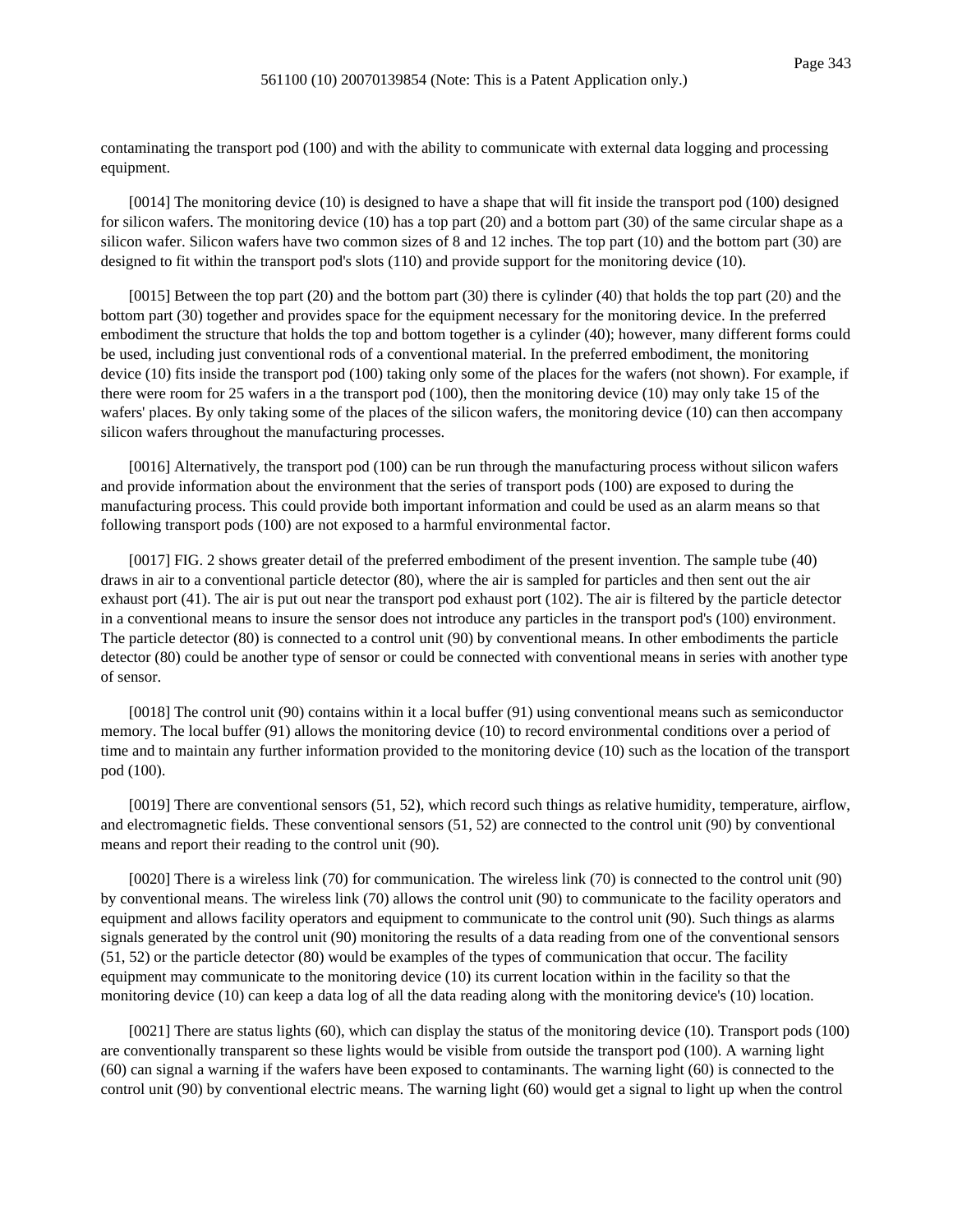unit (90) received a data reading from one of the sensors (51, 52, 80) and the data reading had been preprogrammed to be within a range that should cause a warning signal. All of this can be done with conventional means with the use of electronics in the control unit (90).

[0022] A conventional battery (95) must be provided as the transport pod (100) provides no power. The power light (61) is a power indicator. The power light (61) is connected to the control unit (90) and the control unit (90) is connected to the battery (95). The logic to provide the following functions for the power light (61) is conventionally implemented in the control unit (95). A steady power light (61) indicates nominal power, while a flashing power light (61) indicates the battery (95) is low. Flow light (62) indicates whether there is nominal flow through the exhaust port (41). The flow light (62) is connected to the control unit (90) and a conventional flow sensor (53) is connected to the control unit. The control unit (90) then by conventional means controls the flow light (62).

[0023] Failure light (63) is connected to the control unit (90) by conventional means and the control unit (90) turns the failure light (63) on when there is a hardware problem that prevents the device from recording the environmental data. Recording light (64) is connected to the control unit (90) by conventional means and indicates that the device is monitoring and recording the environmental data.

[0024] The monitoring device (10) contains non-contact means of communicating with and controlling the monitoring device (10). The monitoring device (10) also may contain magnetic switches so that someone could communicate with the monitoring device (10) without opening the transport pod (100). The monitoring device (10) may also contain a IR system for high bandwidth down load of the data. The non-contact communication with the monitoring device (10) may provide a means of communicating to the monitoring device (10) its current location within the manufacturing process. This data could be critical in eliminating the contaminates from within the facility.

[0025] The monitoring device (10) may also act as an alarm so that immediate action can be taken before millions of dollars worth of silicon wafers are destroyed. For example conventional sensor (51) could be a relative humidity sensor and send a data reading to the control unit (90) that the control unit (90) interprets as critically high. The control unit could then send a signal using the wireless communicator (70). The facility equipment would then receive this signal and use it to notify facility personnel or to automatically stop the equipment.

[0026] Having illustrated the present invention, it should be understood that various adjustments and versions might be implemented without venturing away from the essence of the present invention. The present invention is not limited to the embodiments described above, and should be interpreted as any and all embodiments within the scope of the following claims.

### **ENGLISH-CLAIMS:**

#### Return to Top of Patent

1. An apparatus, comprising: a first disc member; a main body, in communication with said first disc member; and a second disc member; wherein said main body contains at least one environmental sensor.

2. A monitoring device for silicon wafer transfer pods, comprising: a top part; a cylinder in communication with said top part; a bottom part in communication with said cylinder; a control unit in communication with said cylinder; and a wireless link in communication with said control unit.

3. The monitoring device of claim 2 wherein said top part and said bottom part are the same circular shape as the silicon wafer transfer pods.

4. The monitoring device of claim 2 wherein said top part and said bottom part are configured to fit inside the silicon wafer transfer pods.

5. The monitoring device of claim 2 wherein said top part, said bottom part and said cylinder accompany silicon